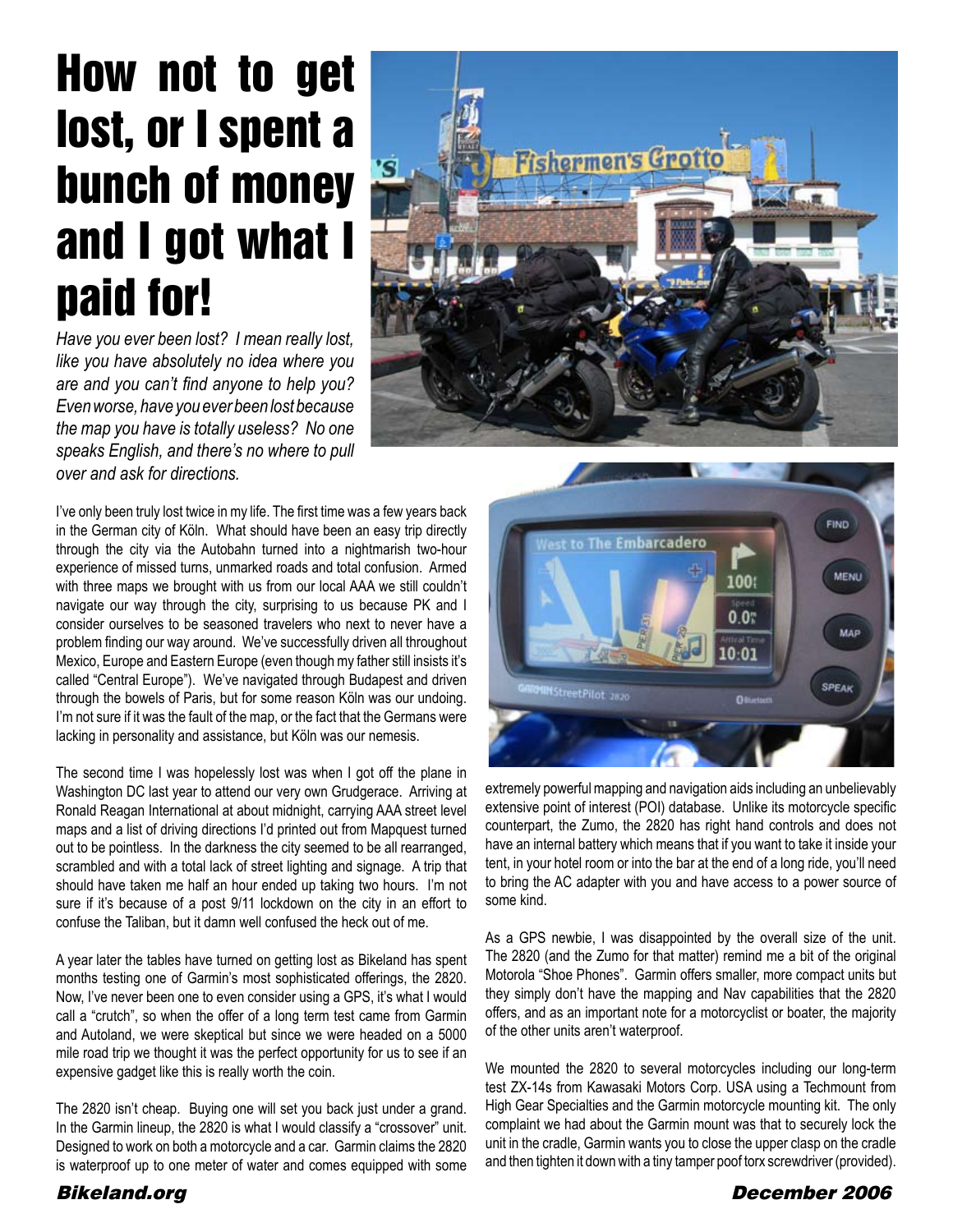

This was pointless as we simply didn't feel safe leaving a high dollar item like the 2820 (that we didn't own!) permanently mounted to the bike (that we didn't own!). Stealing the 2820 would be a breeze. Consequently we never tightened down the locking screw - this led to another problem; on two separate occasions the unit launched itself out of its cradle while traveling at high speed. Good thing PK has quick reflexes!



Techmount is prototyping a fix (below) but it's still being tested.





So does the Garmin deliver as promised? We weren't sure so we packed a huge stack of paper maps just in case. They turned out to serve a purpose as one of the only downsides we could find with the Garmin was the lack of a "tactile feel" that a map offers. There's something to be said for being able to unfold a map on a table and look at it. Since the Garmin is limited to its screen size you can't really look at a whole state or city in the same way you can on a paper map. This takes some getting used to, but once you're over it this is really a bit of non-issue because the rest of the unit's features are so unbelievably cool that it just doesn't matter.

# **You'll never get lost again.**

That's pretty much a given, because this unit is really wild and what it can do will floor you. Entering information is easy with the touch screen controls. Type in your destination and you're off. Turn by turn voice instructions follow and we jacked the 2820 into our helmets using the external input on our Chatterboxes so that we could hear them while we rode.

The voice commands can be pretty hilarious as you try to get used to the pronunciation errors the computer spits out. Errors in pronounciation were often attached to abbreviations, an example was "Marine Drive" (displayed in text on screen as "Marine Dr") being called out loud as "Marine Doctor" or "Burrard Street" (displayed in text on screen as "Burrard St.") being called "Burrard Saint".

Some of the other pronunciation errors might be enough to get you killed if you're pegged as being a starry eyed tourist. Don't rely on the Garmin to teach you how to say something. "Robson Street" is pronounced "Robsun" not "Robe-sun". Walmart is "Wall-Mart", not "Whale-Mart". Either way it is a source of entertainment and is guaranteed to make you laugh.

The 2820 is unique in the Garmin lineup in that you can insert multiple waypoints in a route, meaning that you can add in several destinations and ask it to calculate the shortest distance between all of them. This is a really cool feature. The only other unit to sport this feature is the newly released Zumo, and we were disappointed that other Garmin units (especially the Nuvi series) didn't offer this capability.

The 2820 also sports the totally amazing XM Nav feature. This requires the purchase of an external XM antenna and a special \$4 a month XM Nav subscription. Using the (sadly) large magnetic hockey puck size XM antenna provided, the Garmin pulls rich traffic data off of the XM satellite and then builds it into its route calculations.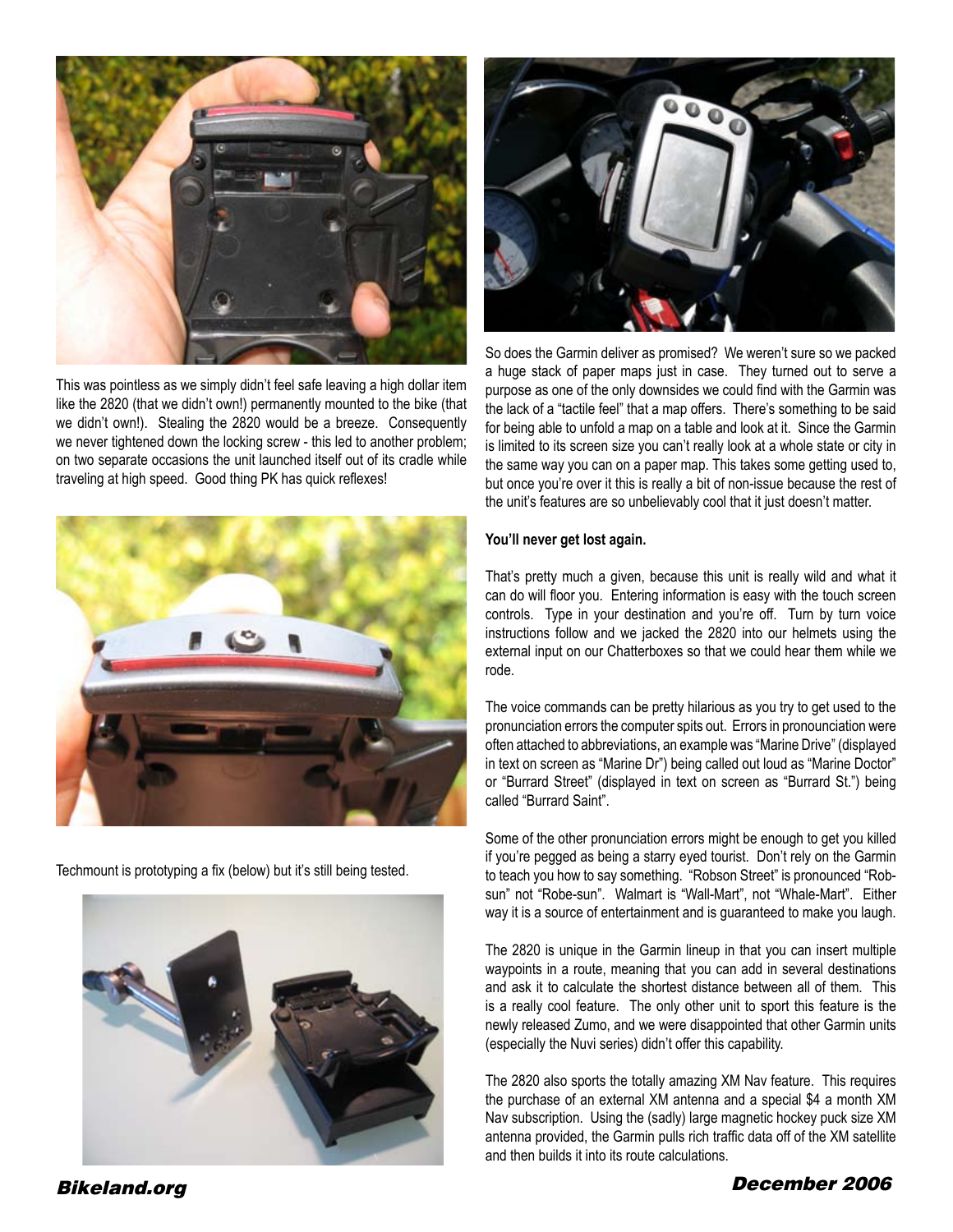

We tested the XM Nav feature in 4 major West Coast cities: Los Angeles, Sacramento, Portland and Seattle. In LA the Nav feature was worth its weight in gold and shaved hours and hours off of our daily driving. With the XM connected, the Garmin had the uncanny ability to guide you to off ramps and steer you past traffic slow downs, then drop you right back on the freeway when the traffic was moving again. Its accuracy in LA was unnerving. The Garmin would indicate traffic stopped ahead, and was bang on every time. The Nav feature did not work as well in Sacramento or Seattle, and in Portland wasn't much help at all. If you live in LA or another major city it's worth checking into XM coverage for this feature, and if you're in LA it's a must have.



We wish Garmin would make a smaller XM antenna. The antenna that came with my Delphi RoadyXT is miniscule, but the heavy giant Garmin version was so cumbersome that at one point it even flew off my car and was left dangling from its cord. The other downside to the XM antenna is that its connector is trapped in place by the power connector for the 2820 making it slightly unfriendly to disconnect. We never left the unit in an unattended vehicle, and I don't know if you would want to either. This meant some level of inconvenience in disconnecting the 2820 when taking it with you.

For added features the 2820 has a built in XM receiver so with the XM antenna and a full subscription it becomes your XM radio. It's also a built in MP3 player and has a huge amount of onboard memory if you want to



load in a ton of songs, maps or audio books (another good idea for long road trips).

The power connector for the unit is a shoe that slides into the back of the unit sideways. Curiously, the connector (bucking standard convention) *appears* to have the live male leads exposed. In the car this isn't an issue as the paddle shaped cigarette lighter plug (equipped with a speaker for the audio commands) would most likely have its power shut off when you turned off the ignition. Car interiors are plastic so the chances of shorting it out are next to none, but this isn't the case on a bike. Bikes are made of metal and we were really worried about the exposed connectors grounding out on the triple clamp or gas tank. PK solved the problem by attaching the cord to the Techmount with a hair elastic. Granted, Garmin supplies a little plastic boot for you to cover the connector with when not in use, but we lost that almost immediately. How many things does a person need to carry around these days? It would be great to see a different kinda of connector that didn't have this potential issue. Voice commands in your car are issued through a speaker built into the cigarette lighter adapter.

The Garmin has become a part of our everyday lives, providing us with travel information we thought we'd never need. Where's the nearest Starbucks? Ask the Garmin and it'll send you there. The next rest area? The nearest hotel? It does it all, and on top of it, it not only takes you there but it also give you the full address and phone number of where you're going AND if you have a Bluetooth enabled phone, it will call the number